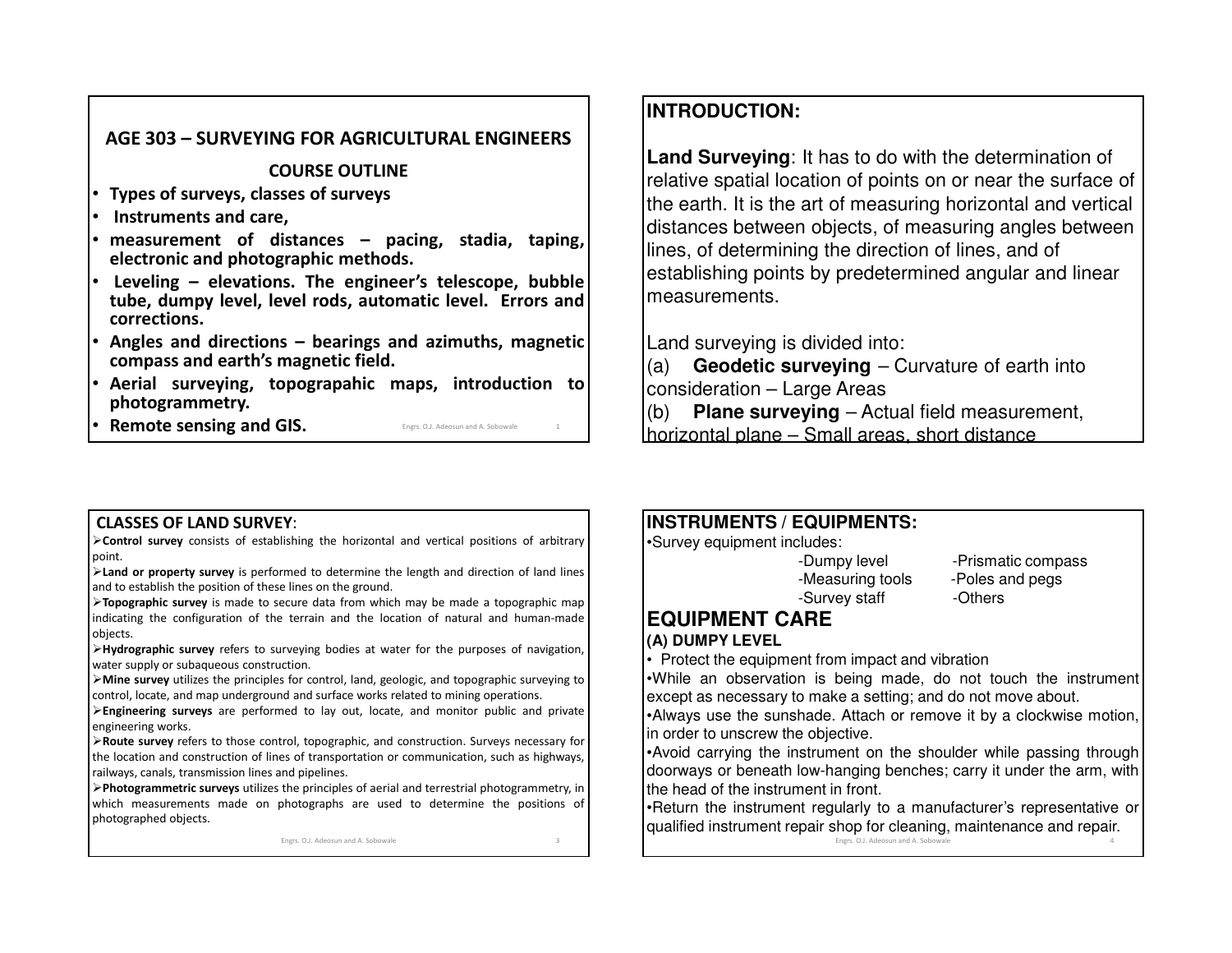#### **(B) TAPING EQUIPMENT**

 Keep the tape straight when in use, any tape will break when kindled or subject to <sup>a</sup> strong pull. Steel tapes rust readily and for this reason should be wiped-dry after being used. Use special care when working near electric power line. Fatal accidents have resulted from throwing <sup>a</sup> metallic tape over <sup>a</sup> power line.

Do not use the flag pole as <sup>a</sup> bar to loosen stakes or stones, such use bends the steel point andsoon renders the point unfit for lining purposes.

#### **SURVEYING INSTRUMENTS**

This can be divided into two

- (A) Linear measurement
- (B) Angular measurement level readings

#### A.**Linear Measurement**: (Chain Surveying)

 The following equipment is available for linear measurements. a.**Chain** – (20m, 25m, 30m, or 50m long). It can be read direct to the nearest link (200mm in length), every tenth link being marked by <sup>a</sup> tally.

b.**Linen Tapes** - May or may not be plastic coated, sometime reinforced by <sup>a</sup> metallic thread, available in (10m, 15m, 20m, or 30m). They are usually graduated at intervals of either 5mm or10mm dependent upon the inherent accuracy of tape.

c.**Steel Tapes & Bands** – available in various lengths up to 100m and can be read direct to the nearest mm.

e 5

Engrs. O.J. Adeosun and A. Sobowale

#### •**OTHER EQUIPMENT**

- • **Ranging Rods** – Poles of circular section 2m, 2.5m or 3m long, painted with character red and white bands which are usually 0.5m long, and tipped with a pointed steel shoe to enable them penetrate the ground.
- • **Use –** Used in the measurement of lines with the chain and for marking any points which required to be seen.
- • **Arrows**: they are steel skewers and about 40mm long and 3 to 4mm diameter .A piece of red ribbon at the top enable them to be seen more clearly. An arrow with a lump of lead at its bottom end is occasionally used as a term of plumb- bob.
- • **Use** – When chaining a long line, the chain has to be laid down a number of times and the positions of the ends are marked with arrows.
- •**Pegs** – They are wooden of typical size of 40mm x 40mm x 0.4m long.
- • **Use –** Points which required to be more permanently marked, such a the intersection point of chain line are marked by nails set in the top of oak pays divine into the ground by a mallet.

Engrs. O.J. Adeosun and A. Sobowale

#### e 6

# **ANGLE MEASUREMENTS AND LEVEL READINGS**

- • The instruments used for these observations are, theodolites and level respectively which a common feature in the telescope.
- The telescope:-
- In its simplest from, the telescope comprises on objective, an eye-piece and a diaphragm. The objective produce an inverted image at the diaphragm and this is magnified by the eyepiece
- Use function
- It fixes accurately the line of sight (collimation) from a point over the instrument state to some distant point.

Engrs. O.J. Adeosun and A. Sobowale $\epsilon$   $\sim$  7

- **Chain surveying**: Measuring with chain lengths of a series of straight lines, and locating points and ground relative to these lines by measuring two other lines – ties or by measuring offsets at right angles to the chain line
- • Procedure in chain length surveying consists of measurement with the chain the lengths of a series of straight lines,
- •Two basic procedures here are:-
- •The chaining or 'ranging' of lines, and
- •The setting out of the right angles in connection with offsets

#### **FIELD WORK**

 - Length of the three sides of ABC being known, the can be plotted. Any •area of land can be divided into a series of which form a framework, which may be plotted, and which cover the greater part of the area to be surveyed. To locate topographical and man-made features relative to details frame work, measurement are made with tape from the lines during the course of chaining.

Engrs. O.J. Adeosun and A. Sobowale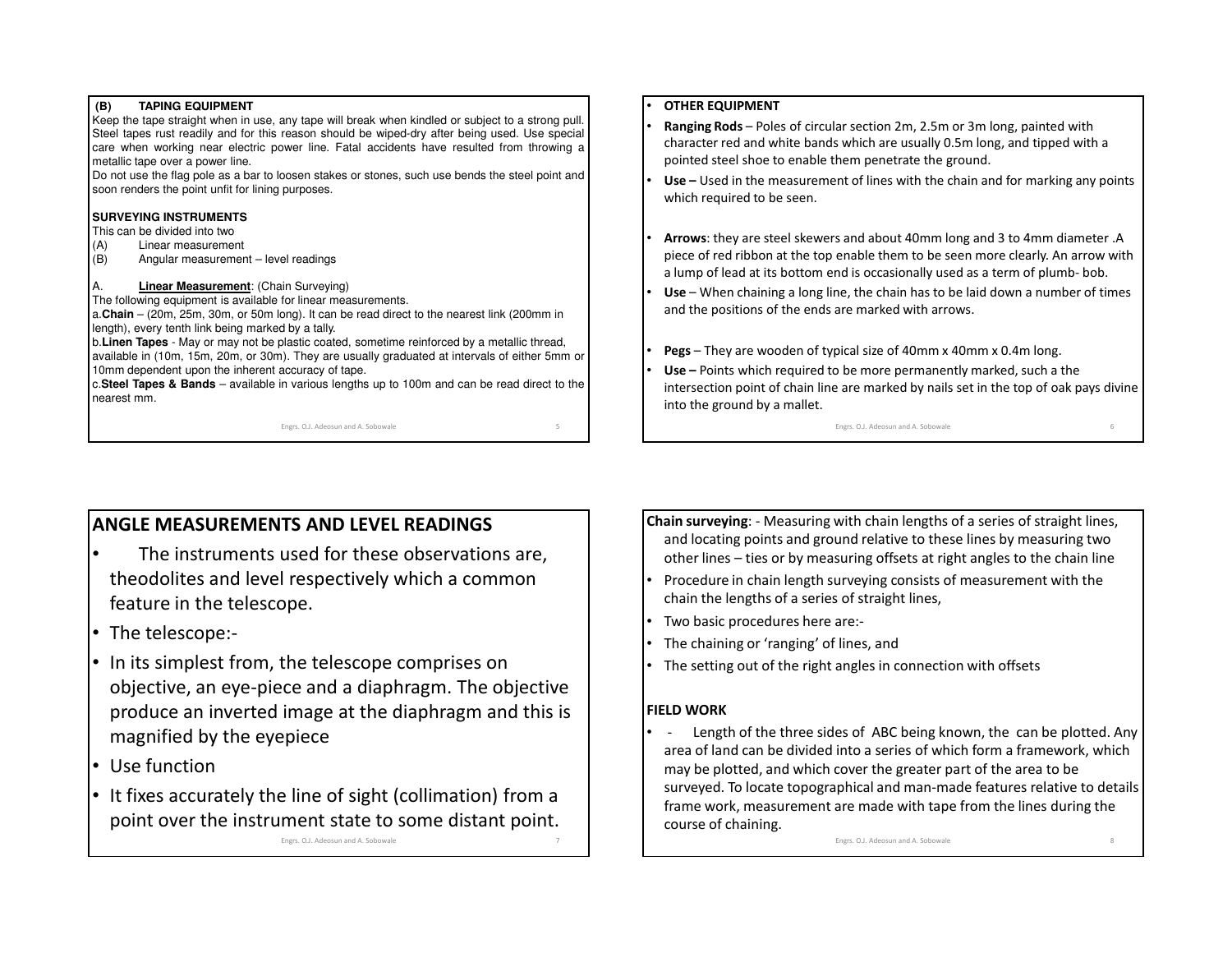# **OBSTACLES**

- • The max length of line we can be range is normally governed by visibility
- •Types of obstacles
- •Those which obscure vision but do not prevent chaining
- •Those which prevent chaining but not vision
- •Those which prevent chaining and vision
- •
- •Small hill dealt with by the method of repeated alignment
- • First problem can be solved by measurements made round the obstacle which may be a pond or standing crops with the 2<sup>nd</sup>, of which a river or stream of greater width than a chain length geometrical construction is necessary <sup>9</sup>
- •**ERRORS IN CHAINING AND THEIR CORRECTION**
- •Types of error
- •Mistakes
- Systemic or cumulative errors •
- •Accidental or compensating errors
- •
- • Mistakes / Blunders: - These are due to in experience or to carelessness on the part of the surveyor or the chairmen. It is random in both occurrence and magnitude
- •Examples are: -
- • Omitting an entire chain length in booking. This is prevented by noting down each chain length, ad by the leader keeping careful count of the arrows
- Mis-reading the chain age by confusing the tallies say the 14m and 16m •tallies on 30m chain. Also the units four and six are capable of being mis-read. Only careful reading can prevent these mistakes
- Erroneous booking:-Prevented by the chainman carefully calling out the •result and the surveyor repeating it, paying attention when calling 5 or 9 7 or 11Engrs. O.J. Adeosun and A. Sobowale

- • **<sup>B</sup> Systematic or cumulative Errors: -** In surveying, systematic errors occur due to natural causes instrumental factors, and the observer's human limitation, temperature, humidity, and barometric pressure – natural sources that affect angle measurements and distance measurements either by tapes or electronic distance measuring equipment
- • (2) Instrumental factors are caused by either imperfections in construction or lack of adequate adjustment of equipment before their use in data acquisition. e.g.
- •(a) graduations on linear and circular scales,
- •(b) lack of centering of different components of instrument
- • (c) Compromise in optical design, which leaves certain amounts of distortions and aberration
- (3) Human observer limitations man relies mostly on the natural senses of •vision and hearing, both of which  $\frac{1}{2}$  limitations and vary due to circumstances and from one individual to another. The set of error committed by an observer depend on the precise physical, psychological, and environmental conditions that exist during the particular observational experiment. There are two such errors in chaining to which corrections are applied. Correction of chain for standardization and correction for sloping groundEngrs. O.J. Adeosun and A. Sobowale 11
- • (1) Correction of chain for standardization – checking the chain frequently, at the beginning of each day's chaining is a good rule, and necessary for effective correction because chain changes is length due to wear and tear correct length of line – measured length of line x length of chain use / length of standard
- Correct area = measured area x (length of chain used / length of standard)<sup>2</sup>
	- Correction for sloping ground. Lines chained sloping land must be longer than lines chained on the flat, if the slope is excessive, then your correction must be applied. There are two methods
- • Stepping: - best for ground of variable slope .it involves chaining in short length of 30 – 50 links, the leader holding the length horizontal
- • Measuring along the slope – ground runs in long regular slopes. The slope is measured either by an instrument known as a clinometers or by leveling, a procedure which gives the surface height at points along the slope. In either case the angle of slope can be found, and hence the corrected length from
- Correct length = measured length x cos  $x (3)$  x = angle of slope Engrs. O.J. Adeosun and A. Sobowale $\epsilon$  12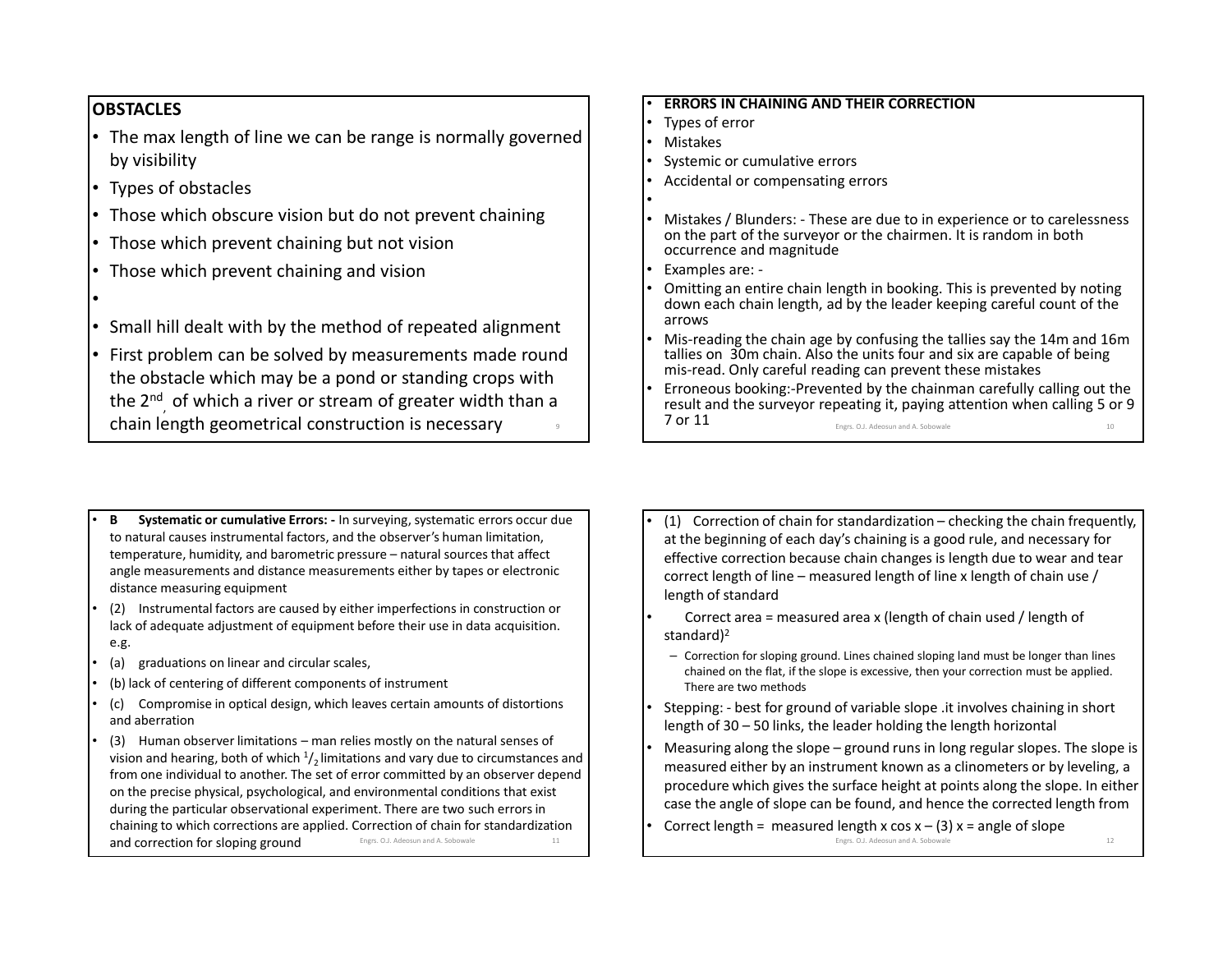#### **(C) ACCIDENTAL OR COMPENSATING ERRORS.**

- • This third gap of error arises from lack of protection in the human eye and in the method of using equipment. They are not mistakes and as there is as munch chance of their being +ve as being -ve, the errors from these sources tend to cancel out, i.e tend to be compensatory.
- •**The basic equipment required in leveling is**
- •(a) a device which gives a truly horizontal line(the level)
- •(b) a suitably graduated staff for ready vertical heights (the level staff)
- •**Definitions**

•

•

- • **A level line:-** is one which is at constant height relative to mean cell level, and since it follows the mean surface of the earth, it must be a curved line.
- • **A horizontal line:-** however is tangential to the level line at any particular pt, since it is perpendicular to the direction of gravity at that pt . Over short distance the lines two lines are taken to coincide; but over long distances a correction for their divergence becomes necessary.
- • **Curvature and Refracted:-** In leveling It is necessary to consider the effect of (1) The curvature of the earth and (2) Atmospheric retraction, which affects the line of sight. Usually, these 2 effect are considered together

 Engrs. O.J. Adeosun and A. Sobowale $\epsilon$  13

#### •**Methods of Leveling**

- Difference in elevation may be measured by the following •method
	- $-$  Direct or spirit leveling  $-$  Measuring vertical distances directly. This is the most precise mathed and the space commonly used in is the most precise method and the one commonly used in determination of elevation.
	- Indirect or trigonometric leveling, measuring vertical angles and horizontal or slope distances. Direct or spirit leveling – Measuring vertical distance directly

Use of leveling staffs and level

• The level is set up at position 1(as in practical). The relative levels of A,B,C and D can be determined by holding the staff at each in turn and ready the height at which the line of sight intercepts it. For example, if the staff ready at A is 3m and at B is 1.8m, then B is 1.2m higher than A.

Engrs. O.J. Adeosun and A. Sobowale

 $\epsilon$  14

- • The pt A is a bench mark (B.M.). Ordnance surveyors ½ established bench marks at frequent intervals over the whole country, the reduced levels of these mark reckoned from Ordnance Datum, are known and can be found on ordnance survey maps. By starting the level run at a bench mark, the reduced levels of all subsequent pts can be determined e.g. if the staff readings taken from position1, at A,B,C and d, are 3m, 1.8m, 3.5m and 1m respectively, and if the reduced level (R.L) of A is 32m AOD, than the reduced levels of B,C, and D are respectively 33.2m, 315m and 34m A.O.D. When an instrument is set up in a position for leveling the first staff ready is called a back sight. The last staff ready before moving the instrument is a foresight, and all other staff readings are called intermediate sights. Thus, from position 1, the ready at A is a back sight, the ready at D is a foresight
- and those at B and C are "inter sights" (a common abbreviation for "intermediate sights") then the instrument is moved to position 2 the new ready, 2m say, at E, 1.8m say, is a foresight. The point D is called a change point (C.P.), the staff being kept there while the position of the instrument is changed.

Engrs. O.J. Adeosun and A. Sobowale

 $15$ 

• **BOOKING**

- The terms defined above are used when booking the field observations by either of the two available methods (Height of collimation method and rise and fall method).
- The staffs ready quoted in the previous section are booked in the same way for both methods, but the reduced levels are calculated differently in each method.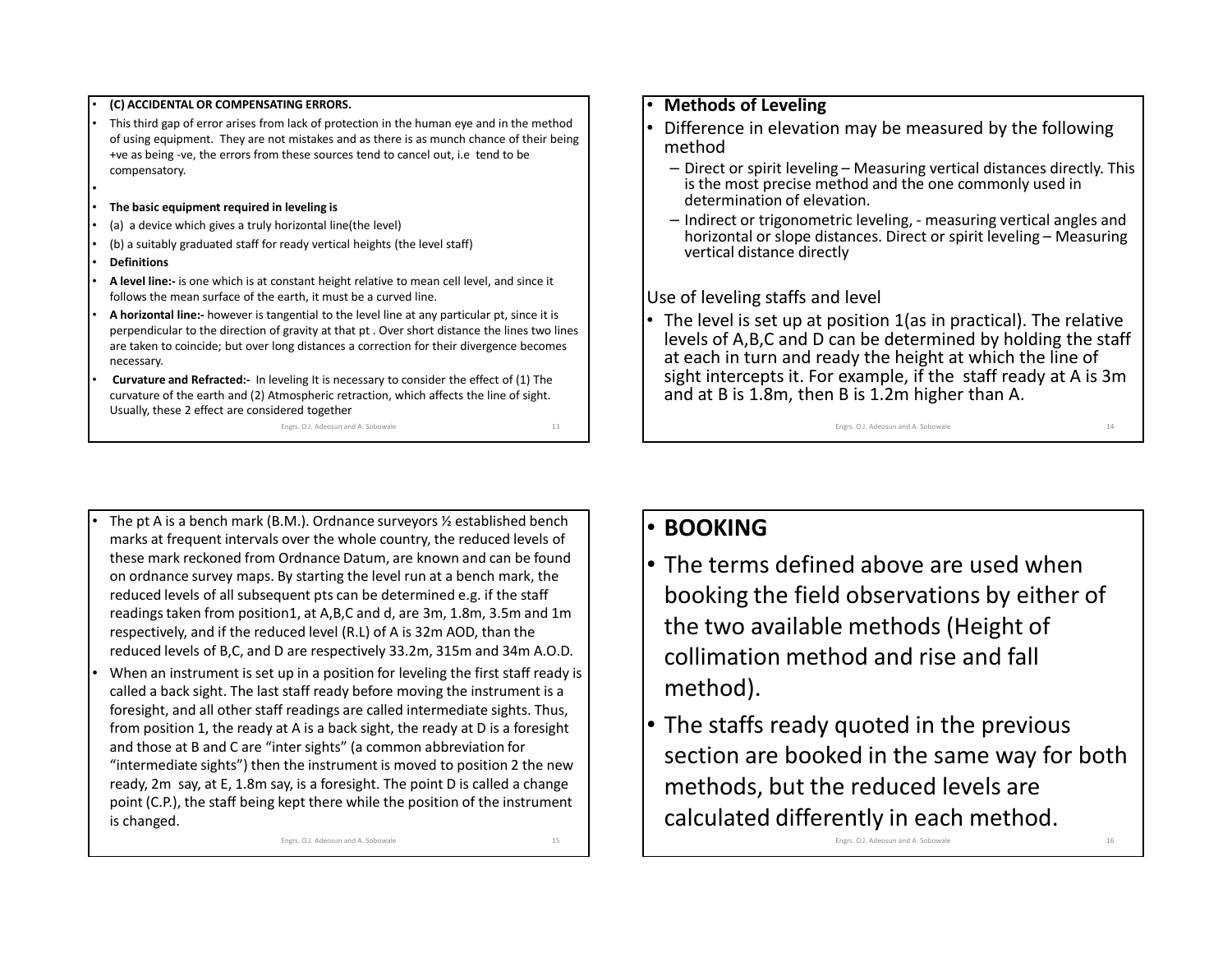#### 1. **Height of collimation method**

- •Notes
- "Height of collimation" (which is sometimes also called "height of instrument") •means the height of the line of sight, which is the same for all telescope pointing from one instrument station
- The reduced level of A is known and is before written in the "R.L." column before •any readings are taken
- The back sight, 3m, at A is observed and entered in the appropriate column•
- •The height of collimate is calculated thus. 32+3 = 35m
- The staff readings at B is observed and entered as an inter sight •
- •The reduced level of B is calculated thus:  $35.0 - 1.8 = 33.2$ m
- •The reduced level of C and D are similarly obtained.
- • D is a change pt. While the staff is held at D the instrument is moved to position 2, where the new line of sight is at a different level from that of position 1. it is calculated as before, namely 34+2 = 36m, the new height of collimation
- •The reduced level of E is calculated thus  $36.0 - 1.8 = 34.2$ m
- The arithmetic is checked by apply the following formula: •
- •
- Sum of sum of<br>Back sights Foresights= •Foresights= Last R..L –first R .L.
- •50- 2.8=34.2- 32.0
- The 'Distance' column is sometimes used to describe the staff position  $17$ •
- •2. Rise and fall method
- •Notes

•

•

•

- ( a) The staff readings & R.L.S are booked in the same order as in the previous method. •
- • (b) The staff ready at A is 1.2m greater than at B; evidently the foot of the staff has risen 1.2m in the move from A to B There is thus a rise of 1.2m and, consequently
	- R. L. of  $B = 32.0 + 1.2 = 33.2$
- (c) Similarly, there is a fall from B to C of  $3.5 1.8 = 1.7$ m •
	- Hence R.L of C = 33.2 1.7 =31 .5M
- • The reduced level of any staff station is obtained by adding the "rise" to or subtracting the "fall" from, the reduced level of the previous staff station.
- •By this method there is an additional arithmetic check thus
- • Sum of sum of Sum of Sum of
	- Back sights Foresights = rises falls = Last R. L. –first R .L.
- •i.e.  $5.0 - 2.8 = 3.9 - 1.7 = 34.2 - 32.0$
- Rule: In both methods the check on arithmetic works only if the first staff ready booked is •a back sight and the last staff ready booked is a foresight. This check should be carried out at the bottom of every page of levels

Engrs. O.J. Adeosun and A. Sobowale e 18

### COMPARISON OF METHODS

- In the rise and fall method each level is calculated from the previous reduced level, and before a satisfactory arithmetic check ensures that all the reduced levels are correctly calculated.
- In the height of collimation method mistakes in isolated reduced level can occur without upsetting the check.
- On the other hand, this method involves less arithmetic than the rise and fall method, and is before quicker

### **ANGLES AND DIRECTIONS**

- Surveying is the science and art of measuring distances and **angles on or** near the surface of the earth.
- It is an orderly process of acquiring data relating to the physical characteristics of the earth and in particular the relative position of points and the magnitude of areas.
- Evidence of surveying and recorded information exists from as long ago as<br> $f_{\text{int}}$  is the user dues rejeated values such as China, ladie. Behylan and Equation five thousand years in places such as China, India, Babylon and Egypt.
- •The word angle comes from the Latin word angulus, meaning "a corner".
- • In surveying, the direction of <sup>a</sup> line is described by the horizontal angle that it makes with <sup>a</sup> reference line. This reference line is called <sup>a</sup> **meridian**
- The term "meridian" comes from the Latin meridies, meaning "midday". The same Latin stem gives rise to the terms A.M. (Ante Meridian) and P.M. (Post Meridian).

Engrs. O.J. Adeosun and A. Sobowale

 $19$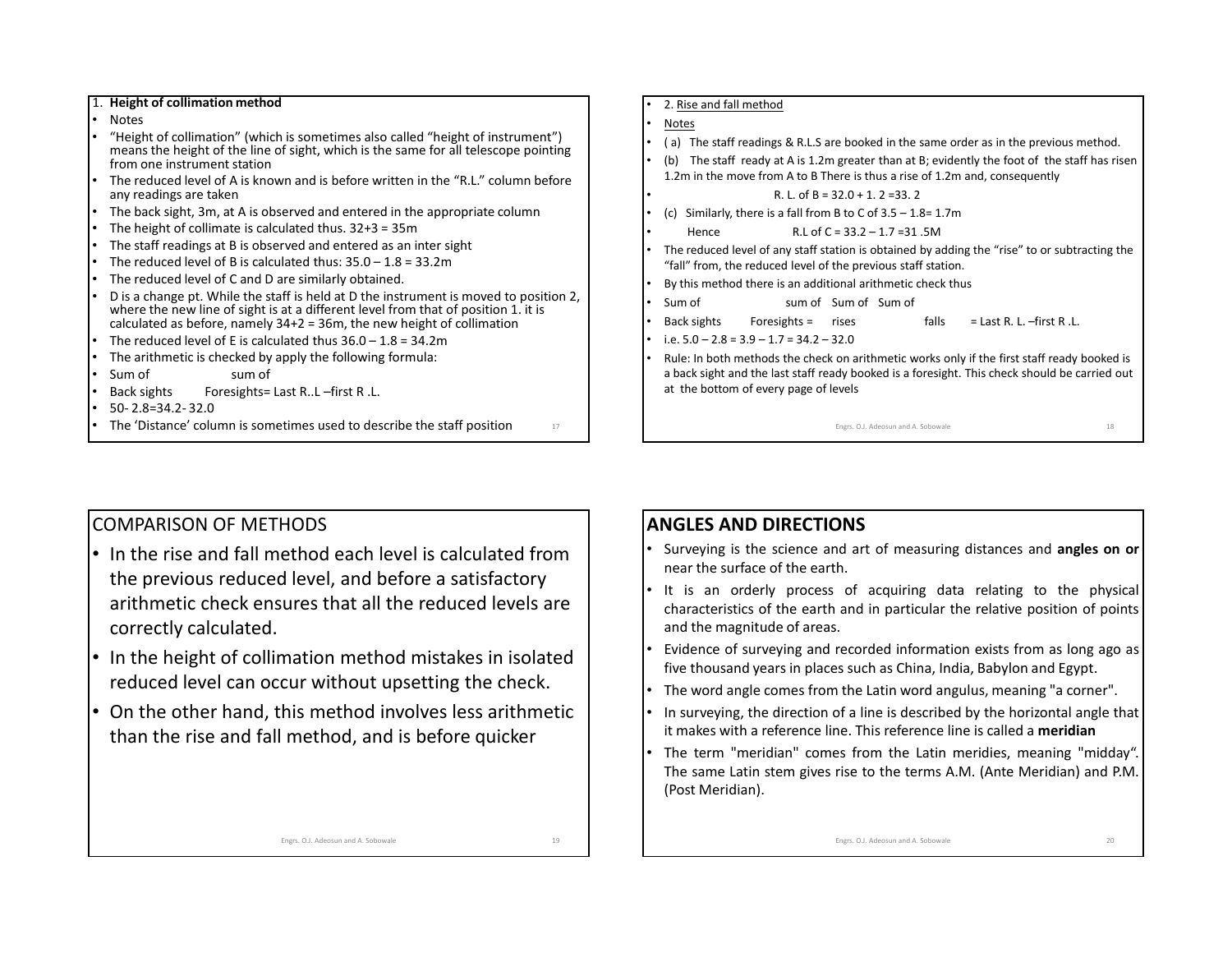- • <sup>A</sup> **meridian (or line of longitude) is an** imaginary arc on the Earth's surface from the North Pole to the South Pole that connects all locations running
- •along it with <sup>a</sup> given longitude.
- • The position of <sup>a</sup> point on the meridian is given by the latitude. The meridian that passes through Greenwich, England, establishes the meaning of

zero degrees of longitude, or the Prime Meridian

- •There are three types of meridians:
- • **Astronomic** - direction determined from the shape of the earth and gravity; also called geodetic north
- **Magnetic** direction taken by a magnetic needle at •observer's position
- **Assumed** arbitrary direction taken for convenience •Engrs. O.J. Adeosun and A. Sobowale  $\epsilon$  21
- • Methods for expressing the magnitude of plane angles are: sexagesimal, centesimal, radians, and mils
- • **Sexagesimal System** - The circumference of circles is divided into <sup>360</sup> parts (degrees); each degree is
- • further divided into minutes and seconds. Sexagesimal (base-sixty) is <sup>a</sup> numeral system with sixty as the base. It originated with the ancient Sumerians in the 2000s BC, was transmitted to the Babylonians, and is still used in modified form nowadays for measuring time, angles, and geographic coordinates. Babylonian mathematics as used in ancient Mesopotamia was not <sup>a</sup> pure base <sup>60</sup> system, in the sense that it didn't use <sup>60</sup> distinct symbols for its digits.

#### **Approximations**

- 1° is approximately the width of <sup>a</sup> little finger at arm's length.
- 10° is approximately the width of <sup>a</sup> closed fist at arm's length.
- 20° is approximately the width of <sup>a</sup> handspan at arm's length.
- These measurements clearly depend on the individual subject, and the shows should be tracted as raugh anomalizations only. above should be treated as rough approximations only.
- • **Centesimal System** - The circumference of circles is divided into <sup>400</sup> parts called gon (previously called grads)
- •• **Radian** - There are 2π radians in a circle. (1 radian = 57.2958° or 57°17′45″)
- Mil The circumference of a circle is divided into 6400 parts (used •in military science)

### **Azimuths**

- A common terms used for designating the direction of a line is the  $\frac{1}{2}$ •azimuth from Arabic al-sumut, from al (the)  $+$  sumut (way). The azimuth of <sup>a</sup> line is defined as the clockwise angle from the northend or south end of the reference meridian.
- • Azimuths are usually measured from the north end of the meridian North B.Every line has two azimuths (forward and back) and their values differ by 180°
- • Azimuth are referred to astronomic, magnetic, or assumed meridian For example: the forward azimuth of line AB is 50° - the back azimuth or azimuth of BA is 230° Engrs. O.J. Adeosun and A. Sobowalee 23

#### •**Bearings**

•

- • The bearing of <sup>a</sup> line is defined as the smallest angle which that line makes with the reference meridian
- • <sup>A</sup> bearing cannot be greater than 90° (bearings are measured in relationto the north or south end of
- •the meridian - NE, NW, SE, or SW)
- • It is convent to say: N90°E is due East
	- S90°W is due West
- • Until the last few decades American surveyors favoured the use of bearings over azimuth.
- • <sup>A</sup> **traverse** is <sup>a</sup> series of successive straight lines that are connected together.
- • <sup>A</sup> traverse is **closed** such as in <sup>a</sup> boundary survey or **open** as for <sup>a</sup> highway
- • An **exterior angle** is one that is not enclosed by the sides of <sup>a</sup> closed traverseEngrs. O.J. Adeosun and A. Sobowale 24 and 24 and 24 and 24 and 25 and 25 and 25 and 25 and 25 and 25 and 26 and 26 and 26 and 27 and 27 and 27 and 27 and 27 and 27 and 27 and 27 and 27 and 27 and 27 and 27 and 27 and 27 a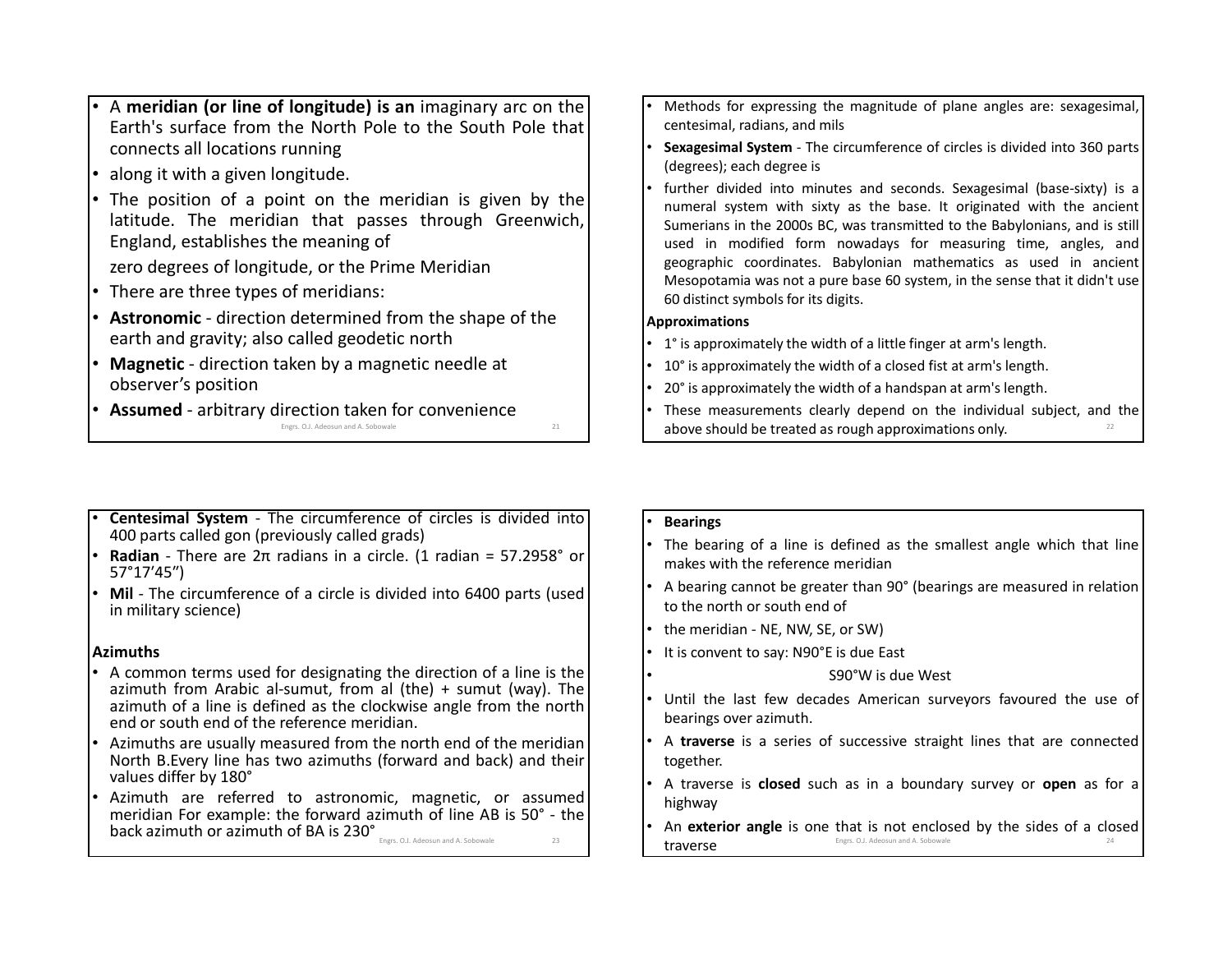- • An **interior angle** is one enclosed by sides of <sup>a</sup> closed traverse.
- An **angle to the right** is the clockwise angle between the preceding line and the next line of the <sup>a</sup> traverse
- <sup>A</sup> **deflection angle** is the angle between the preceding line and the present one

# **Azimuths** For example: the forward azimuth of line AB is 50° - the back azimuth or azimuth of RA is 230° **Bearings**  $N75°$ Exterior 4 West **Interior**  $25$  **South**  $\frac{1}{5.20^9 \text{ F}}$  Engrs. O.J. Adeosun and A. Sobowale 26

#### **Aerial survey**

Aerial survey is <sup>a</sup> geomatics method of collecting information by utilising aerial photography or from remote sensing imagery using other bands of the electromagnetic spectrum, such as infrared, gamma, or ultraviolet. It can also refer to the chart or map made by analysing <sup>a</sup> region from the air.

Engrs. O.J. Adeosun and A. Sobowale

e 25

This is typically done using aeroplanes, helicopters, and in history with balloons. Aerial survey should be distinguished by satellite imagery technologies because of its better resolution, quality and atmospheric conditions. Today, aerial survey is often recognized as <sup>a</sup> synonym for aerophotogrammetry, part of photogrammetry where the camera is placed in the air.<br>Measurements on aerial images are provided by Measurements on aerial images are provided by photogrammetric technologies and methods.

- **Topographic map** is <sup>a</sup> type of map characterized by large-scale detail and quantitative representation of relief, usually using contour lines in modern mapping, but historically using <sup>a</sup> variety of methods. Traditional definitions require <sup>a</sup> topographic map to show both natural and man-made features.
- The Canadian Centre for Topographic Information provides this definition of <sup>a</sup> topographic map:
- "A topographic map is <sup>a</sup> detailed and accurate graphic representation of cultural and natural features on the ground."
- However, in the vernacular and day to day world, the representation of relief (contours) is popularly held to define the genre, such that even smallscale maps showing relief are commonly (and erroneously, in the technical sense) called "topographic".
- The study or discipline of topography, while interested in relief, is actually <sup>a</sup> much broader field of study which takes into account all natural and man made features of terrain. Topographic maps show natural and man made features.

Engrs. O.J. Adeosun and A. Sobowal